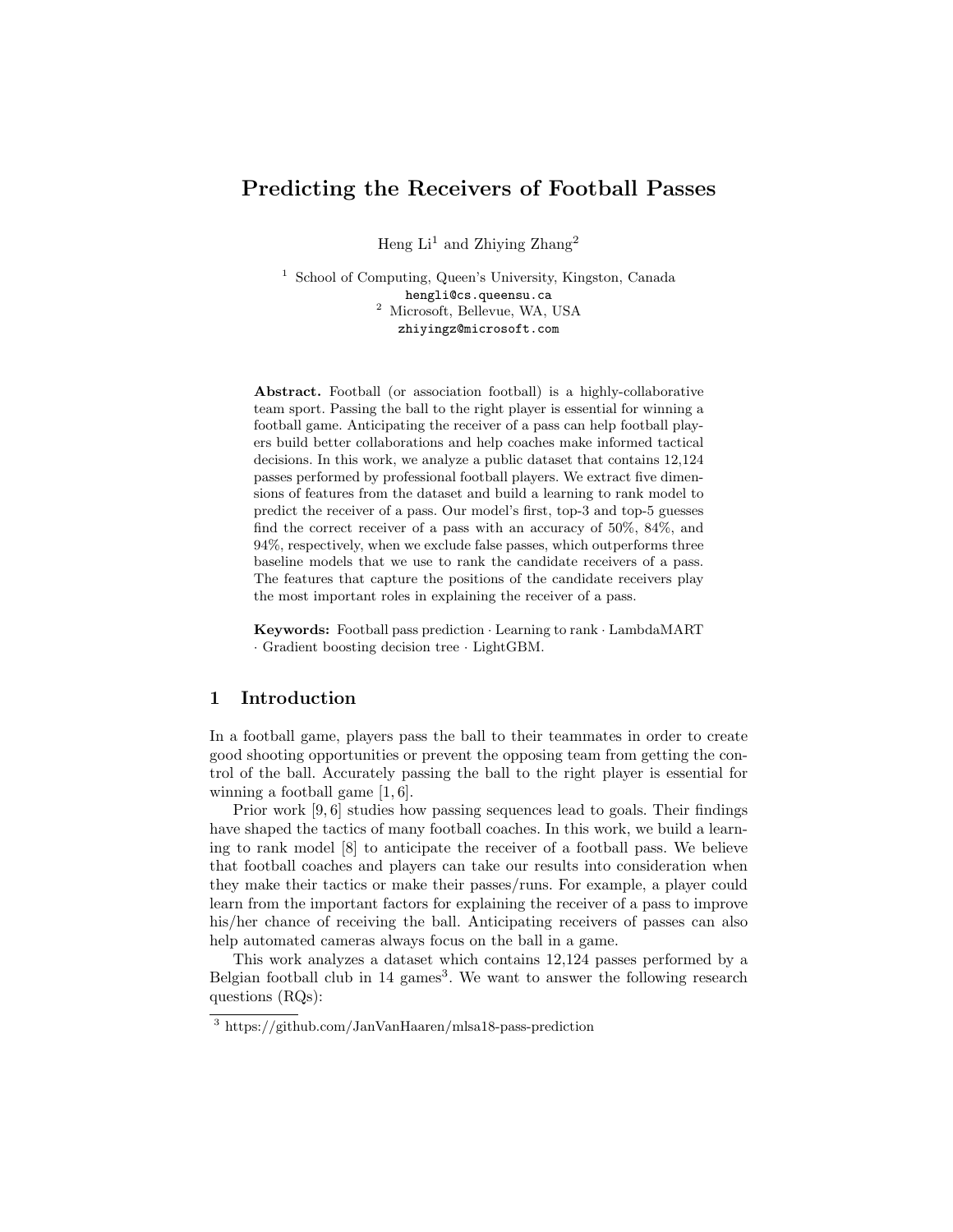### 2 H. Li and Z. Zhang

|                             |     | Back-field Middle-field Front-field Overall |        |     |
|-----------------------------|-----|---------------------------------------------|--------|-----|
| Passing accuracy            | 86% | 83\%                                        | 79%    | 83% |
| Median passing distance (m) | 17  | 14                                          | 11     | 14  |
| Passing forwards ratio      | 74% | 61%                                         | $50\%$ | 62% |

Table 1. A summary of players' passing statistics.

- RQ1: How well can we model the receiver of a pass? We build a learning to rank model to predict the receiver of a football pass. An accurate model can help coaches and players make informed tactical decisions in a game.
- RQ2: What are the important factors that explain the receiver of a pass? We analyze the model to find the most influential factors that explain the receiver of a pass. Understanding such influential factors can help coaches and players improve their tactics and passes/runs according to these factors.

Paper organization. The remainder of the paper is organized as follows. Section 2 explores the dataset that we use. Section 3 discusses our approaches for building and evaluating our prediction model. Section 4 presents the results for answering our research questions. Finally, Section 5 draws conclusions.

# 2 Data Exploration

Dataset overview. The dataset contains information about 12,124 football passes. For each pass, the dataset provides the information about the time of the pass since the start of the half, the coordinates of all the players on the pitch, the identifier of the player who passes the ball, and the identifier of the player who receives the ball.

Dealing with missing values. Our goal is to predict the receiver of a pass based on the information about the sender and other players on the pitch (i.e., the candidate receivers). Among the 12,124 passes, there is one pass that misses the coordinates of the sender, and one pass that misses the coordinates of the receiver. For another six passes, the senders and the receivers are the same players. We remove the above-mentioned eight data instances from our dataset. We end up with 12,116 valid passes in our dataset.

Overall, players' passing accuracy is 83%, and the passing accuracy decreases from the back field to the front field. Table 1 shows a summary of players' passing statistics. We define the passing accuracy as the ratio of the passes that reach a teammate. We divide the field into three equally sized areas along the long side of the field, namely back field, middle field and front field. We define a pass as a **back-field pass**, **middle-field pass**, or **front-field** pass when the sender is within the back field, the middle field and the front field, respectively.

The median passing distance is 14 meters, and the passing distance decreases from the back field to the front field. Table 2 shows the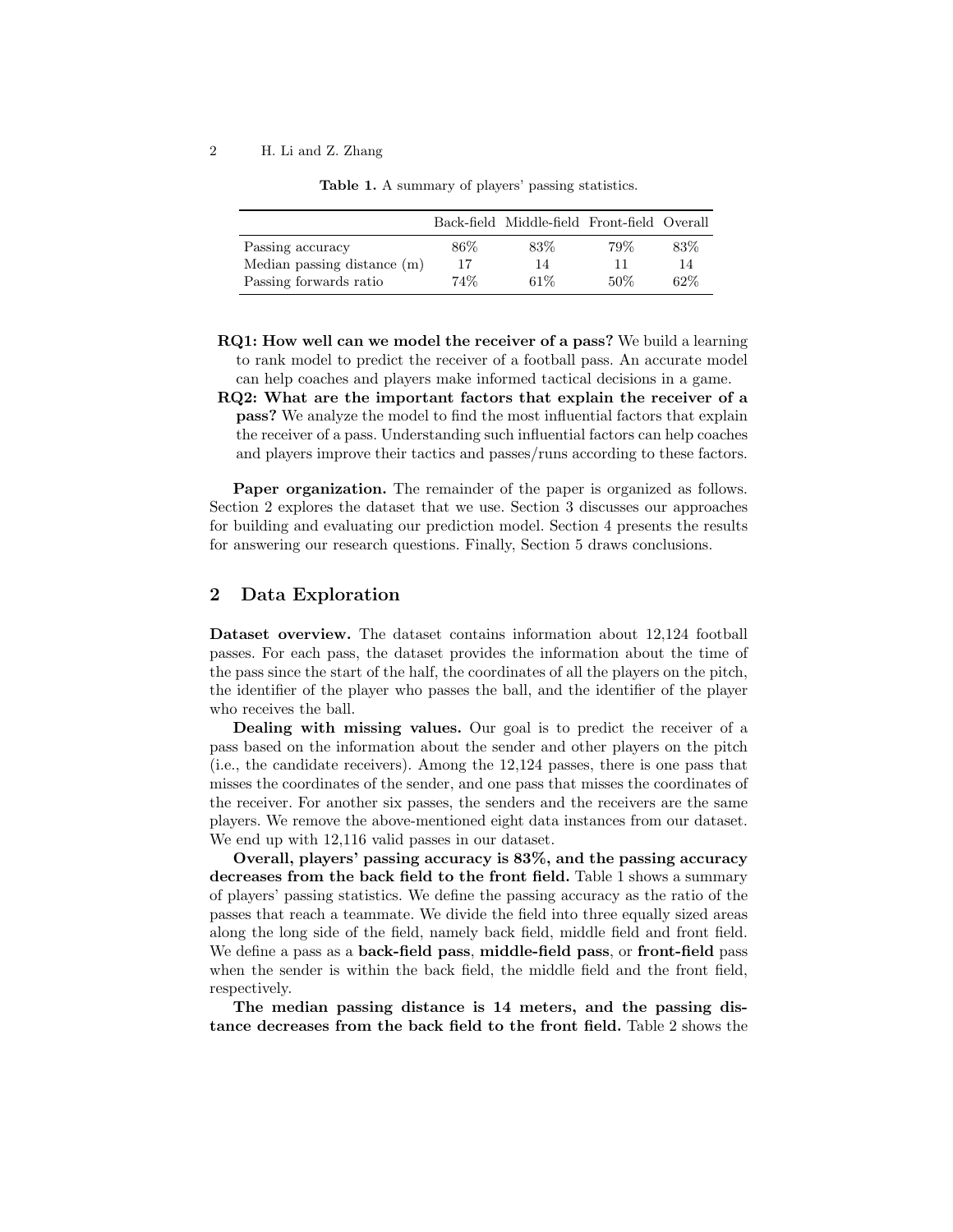|  |   |    | Min. 1st Qu. Median 3rd Qu. Max. |    |
|--|---|----|----------------------------------|----|
|  | Q | 14 | -20                              | 70 |

Table 2. Five-number summary of players' passing distance.

five-number summary of players' passing distance. While the maximum passing distance is 70 meters, 75% of the passes are within 20 meters. As shown in Table 1, the median passing distance for the back field, middle field, and front field is 17, 14, and 11 meters, respectively.

Players pass the ball forwards in 62% of the passes, and the ratio of forward passes decreases from the back field to the front field. In the back field, players pass the ball forwards in 74% of the passes, and the ratio decreases to 61% and 50% for middle-field passes and front-field passes, respectively.

Players present different passing characteristics in different areas of the field. Such differences suggest us to build and evaluate our model in different areas of the field separately.

# 3 Methodology for Predicting the Receivers of Football Passes

This section discusses our overall methodology, including our feature extraction process, modeling and evaluation approaches.

### 3.1 Feature extraction

✄

 $\overline{a}$ 

From the dataset that we explain in Section 2, we extract five dimensions of features to explain the likelihood of passing the ball to a certain receiver. In total, we extract 54 features. A full list of our features is available at our public github repository<sup>4</sup>. We also share our extracted feature values online  $<sup>5</sup>$ .</sup>

- Sender position features. This dimension of features capture the position of the sender on the field, such as the sender's distance to the other team's goal. We choose this dimension of features because players have different passing strategies at different positions, for example, players may pass the ball more conservatively in their own half.
- Candidate receiver position features. This dimension of features capture the position of a candidate receiver, such as the candidate receiver's distance to the sender. Senders always consider candidate receivers' positions when they decide to whom to pass the ball.

ĺ.

✁

<sup>4</sup> https://github.com/henglicad/mlsa18-pass-prediction/blob/master/feature-list.md

<sup>5</sup> https://github.com/henglicad/mlsa18-pass-prediction/blob/master/features.tsv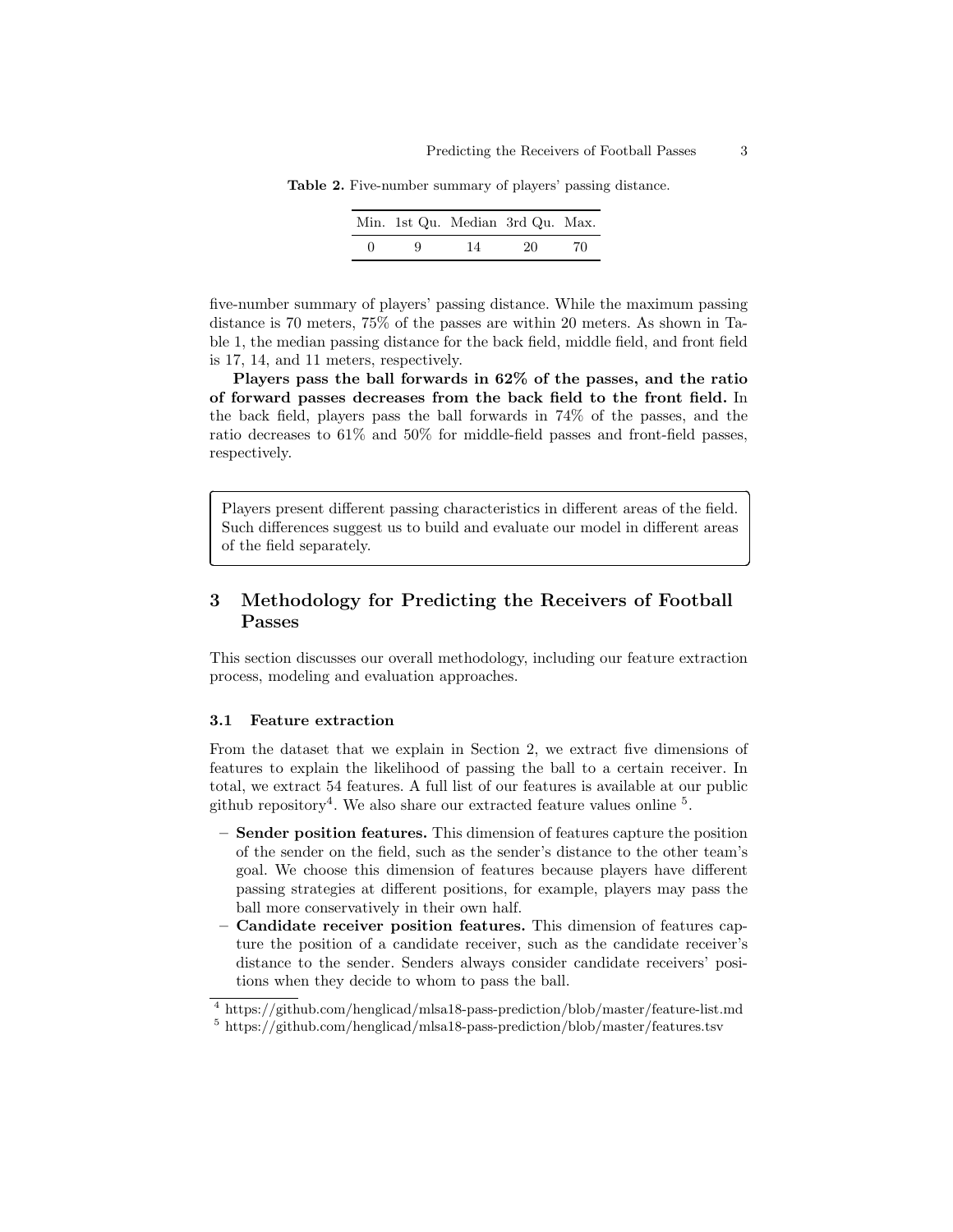- Passing path features. This dimension of features measure the quality of a passing path (i.e., the path from the sender to a candidate receiver), such as the passing angle. The quality of a passing path can predict the outcome (success/failure) of a pass.
- Team position features. This dimension of features capture the overall position of the team in control of the ball, such as the front line of the team. Team position might also impact the passing strategy, for example, a defensive team position might be more likely to pass the ball forwards.
- Game state features. This dimension of features capture the state of the whole game, such as the time when the sender passes the ball. We do not use the time when the receiver receives the ball as a feature in our model, as it exposes information about the actual pass (e.g., pass duration).

## 3.2 Modeling approach

We formulate the task of predicting the receiver of a football pass as a learning to rank problem [8]. For each pass, our learning to rank model outputs a ranked list of the candidate receivers. A good model should rank the correct receiver at the front of the ranked list. LambdaRank [2] is a general and widely-used learning to rank framework. LambdaRank relies on underlying regression models to provide ranking predictions. LambdaMART  $[2]$  is the boosting tree version of LambdaRank. It relies on a gradient boosting decision tree (GBDT) [5] to provide ranking predictions. There are quite a few effective implementations of LambdaMART, such as XGBoost and pGBRT, which usually achieve state-ofthe-art performance in learning to rank tasks.

In this work, we use an efficient implementation of LambdaMART, Light-GBM [7], which speeds up the training time of conventional LambdaMART implementations (e.g., XGBoost and pGBRT) by up to 20 times while achieving almost the same accuracy. We use an open source implementation of LightGBM that is contributed by Microsoft<sup>6</sup>.

We use a 10-fold cross-validation to build and evaluate our model. The passes data is randomly partitioned into 10 subsets of roughly equal size. We build our model using nine subsets (i.e., the model building data) and evaluate the performance of our model on the held-out subset (i.e., the testing data). The process repeats 10 times until all subsets are used as testing data once.

In each fold, we further split the model building data into the training data and validation data. We train the model on the training data and use the validation data to tune the hyper-parameters of the model. We do a grid search to get the top three sets of hyper-parameter values according to the performance of the model on the validation data. Then, we build three models with these three set of hyper-parameters using the training data. We apply these three models on the testing data and get three sets of results. We then average the results for

<sup>4</sup> H. Li and Z. Zhang

<sup>6</sup> https://github.com/Microsoft/LightGBM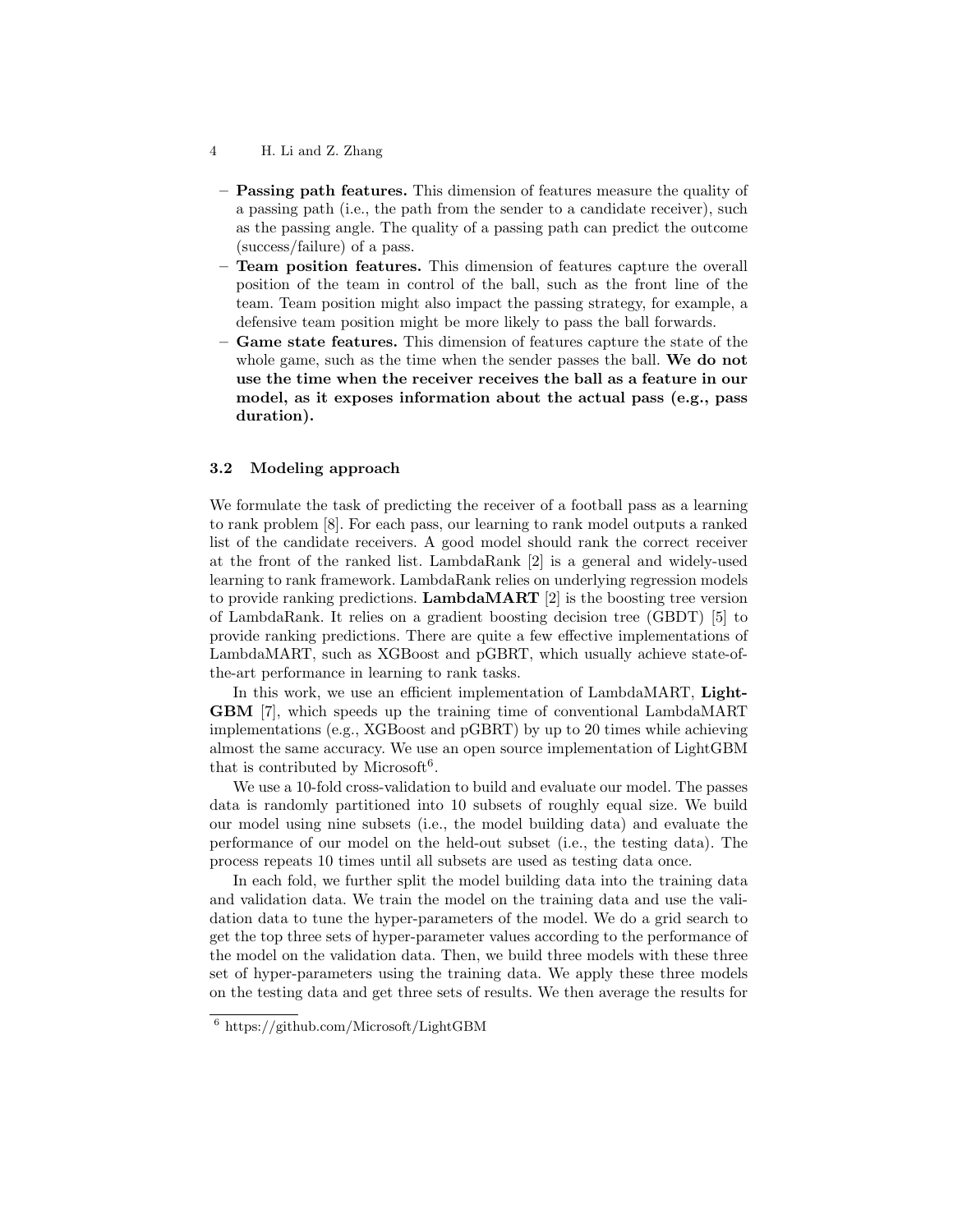each receiver candidate and use the averaged results to rank the receiver candidates. We find that with such an ensemble modeling approach, the accuracy of our model improves up to 2%.

### 3.3 Baseline models

In order to evaluate the performance of our LightGBM ranking model, we compare it with several baseline models. As discussed in Section 2, 75% of the passes are within 20 meters (i.e., short passes), and 62% of the passes are forward passes. Therefore, we derive baseline models that tend to select the nearest teammates and the teammates in the forward direction as the receiver.

- The RandomGuess model selects the receiver of a pass by a random guess. It randomly ranks the candidate receivers.
- The NearestPass model selects the nearest teammate of the sender as the top candidate receiver. It ranks the candidate receivers by their distance to the sender, from the teammates of the sender to the opponents, and then from the closest to the furthest.
- The NearestForwardPass model selects the nearest teammate of the sender that is in the forward direction (relative to the sender) as the top candidate receiver. It ranks the candidate receivers by their relative position to the sender, from the teammates of the sender to the opponents, then from the players in the forward direction to the players in the backward direction, and finally from the closest to the furthest.

## 3.4 Evaluation approaches

We use top-N accuracy and mean reciprocal rank (MRR) to measure the performance of our model. Top-N accuracy measures the accuracy of the model's top-N recommendations, i.e., the probability that the correct receiver of a pass appears in the top-N receiver candidates that are predicted by the model. For example, top-1 accuracy measures the probability that the correct receiver of a pass is the first player in the predicted list of receiver candidates.

Reciprocal rank is the inverse of the rank of the correct receiver of a pass in an ranked list of candidate receivers predicted by the model. MRR [3] is the average of the reciprocal ranks over a sample of passes P:

$$
MRR = \frac{1}{|P|} \sum_{p=1}^{|P|} \frac{1}{\text{rank}_p}
$$
 (1)

where rank<sub>p</sub> is the rank of the correct receiver for the pth pass. The reciprocal value of MRR corresponds to the harmonic mean of the ranks. MRR ranges from 0 to 1, the larger the better. While top-N accuracy captures how likely the correct receiver appears in the top-N predicted receivers, MRR captures the average rank of the correct receiver in the predicted list of receiver candidates.

As discussed in Section 3.2, we use a 10-fold cross-validation to build and evaluate our model. Therefore, we use a mean top-N accuracy and MRR across the 10 folds in Section 4.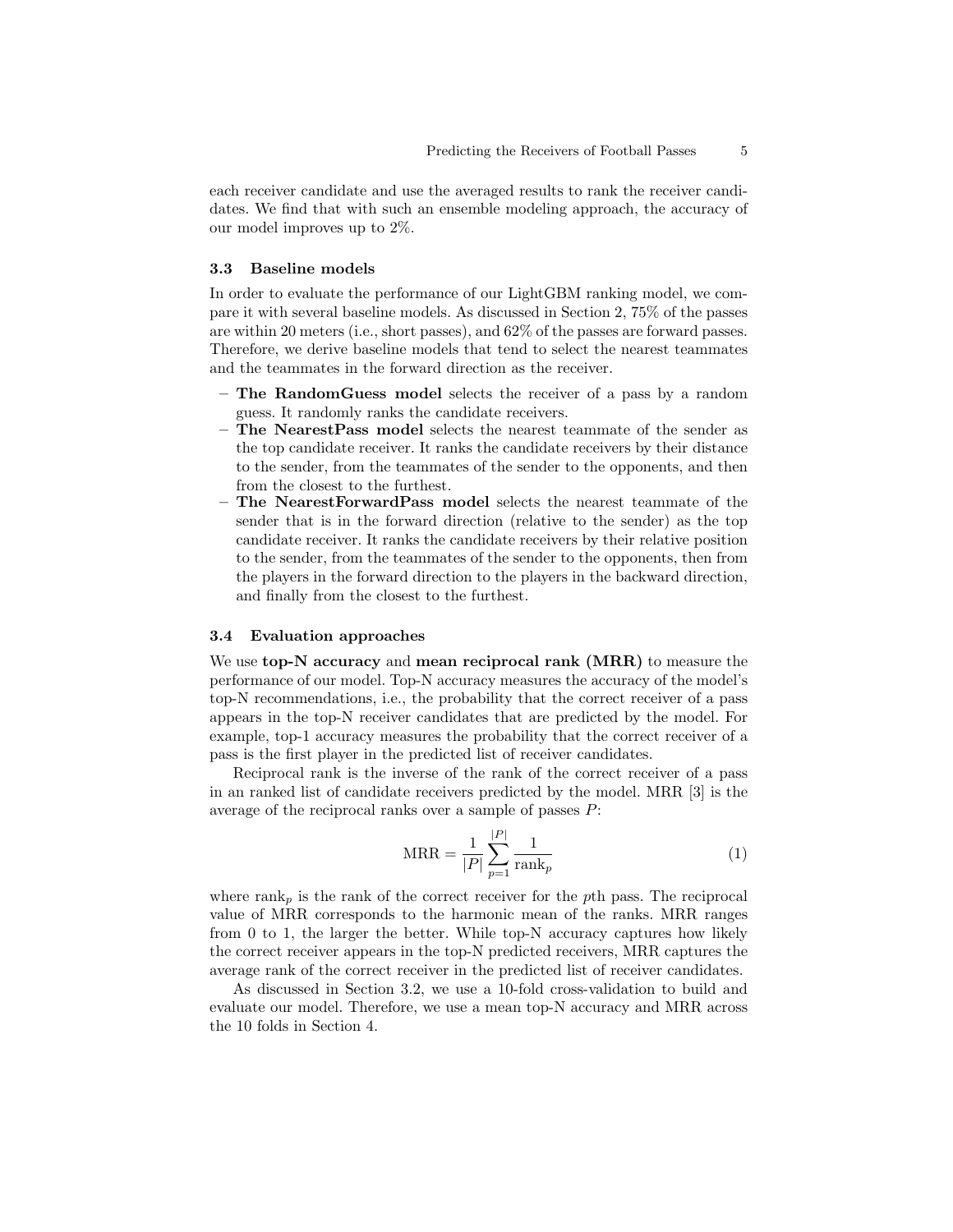|                |        | Back-field Middle-field Front-field Overall |        |        |
|----------------|--------|---------------------------------------------|--------|--------|
| Top-1 accuracy | $53\%$ | $46\%$                                      | 55%    | $50\%$ |
| Top-3 accuracy | 84\%   | 81\%                                        | 91%    | 84%    |
| Top-5 accuracy | 93\%   | 93%                                         | $97\%$ | 94%    |
| MRR.           | 0.70   | 0.66                                        | 0.73   | 0.68   |

Table 3. The accuracy of our model for predicting the receiver of a pass (excluding false passes).

#### 3.5 Feature importance

In order to understand the importance of the features in our model, we use the feature importance scores that are automatically provided by a trained LightGBM model. Gradient boosting decision trees (e.g., LightGBM) provide a straightforward way to retrieve the importance scores of each feature [4].

After the boosting decision trees are constructed, for each decision tree, the importance of a feature is calculated by the amount that the feature improves the performance measure at its split point (i.e., split gains). The importance of each feature is then accumulated across all of the decisions trees in the model.

## 4 Results

This section discusses the answers to our research questions.

## 4.1 RQ1: How well can we model the receiver of a pass?

Our model can predict the receiver of a pass with a top-1, top-3 and top-5 accuracy of 50%, 84%, and 94%, respectively, when we exclude false passes (i.e., passes to the other team). Table 3 shows the performance of our model when we exclude false passes. The "Back-field", "Middle-field", "Front-field" and "Overall" columns show the performance of our model for backfield passes, middle-field passes, front-field passes and all passes, respectively. A top-3 accuracy of 84% for all passes means that the actual receiver of a pass has a 84% chance to appear in our top-3 predicted candidates. The MRR value for all passes is 0.68, which means on average, the correct receiver is ranked 1.5th (i.e., 1/0.68) out of 10 or less receiver candidates (i.e., all teammates of the sender).

Our model can predict the receiver of a pass with a top-1, top-3 and top-5 accuracy of 41%, 70%, and 81%, respectively, when we consider all passes. Table 5 shows the performance of our model when we consider all passes (including false passes). The performance of our model decreases when we consider false passes (i.e., passes to the other team). False passes are very difficult to predict because it is not the sender player's intention to pass the ball to the other team. The MRR value for all passes is 0.58, which means the correct receiver is averagely ranked 1.7th (i.e., 1/0.58) out of all 21 or less candidate receivers (i.e., all players excluding the sender).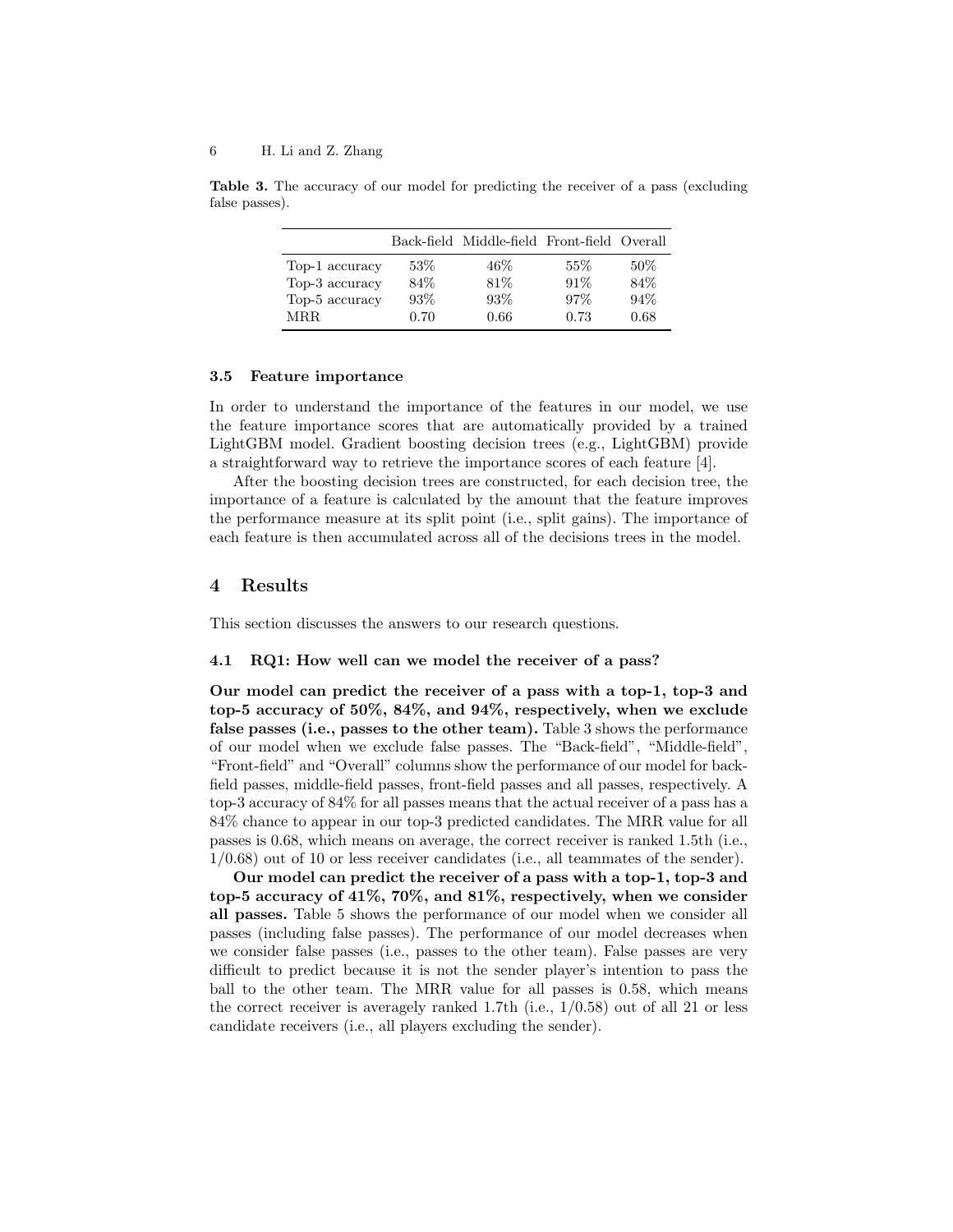Table 4. Comparing the accuracy of our model with baseline models (excluding false passes).

|                |        |        |      | LightGBM RandomGuess NearestPass NearestForwardPass |
|----------------|--------|--------|------|-----------------------------------------------------|
| Top-1 accuracy | $50\%$ | $10\%$ | 33%  | 27\%                                                |
| Top-3 accuracy | 84\%   | 30%    | 70%  | 54%                                                 |
| Top-5 accuracy | 94%    | 50%    | 86%  | 71%                                                 |
| MRR            | 0.68   | 0.29   | 0.55 | 0.47                                                |

Table 5. The accuracy of our model for predicting the receiver of a pass (considering all passes including passes to the other team).

|                |        | Back-field Middle-field Front-field Overall |      |      |
|----------------|--------|---------------------------------------------|------|------|
| Top-1 accuracy | $45\%$ | 38\%                                        | 43\% | 41\% |
| Top-3 accuracy | 72\%   | 68\%                                        | 72%  | 70\% |
| Top-5 accuracy | 82%    | 80\%                                        | 83%  | 81\% |
| MRR.           | 0.61   | 0.56                                        | 0.60 | 0.58 |

Table 6. Comparing the accuracy of our model with baseline models (considering all passes including passes to the other team).

|                |        |       |      | LightGBM RandomGuess NearestPass NearestForwardPass |
|----------------|--------|-------|------|-----------------------------------------------------|
| Top-1 accuracy | $41\%$ | $5\%$ | 27%  | 23\%                                                |
| Top-3 accuracy | 70%    | 14%   | 58%  | 45\%                                                |
| Top-5 accuracy | 81\%   | 24\%  | 71\% | 59%                                                 |
| MRR.           | 0.58   | 0.17  | 0.47 | 0.40                                                |

Our model performs better for back-field and front-field passes, while performing worse for middle-field passes. Table 3 and Table 5 also shows the performance of our model for back-field, middle-field and front-field passes, separately. Surprisingly, the performance of our model is the worst for middle-field passes. A player in the middle area may have more passing options, thereby increasing the difficulty to predict the right receivers.

Our model perform better than the baseline models. Table 4 and Table 6 compare the performance of our LightGBM model with the RandomGuess, NearestPass, and NearestForwardPass models which are described in Section 3. Our LightGBM model consistently show much better performance than the three baseline models in terms of the top-N accuracy and MRR. The NearestPass model, which tends to pass the ball to the nearest teammates, achieve a better performance than the NearestForwardPass, which tends to pass the ball to the nearest teammates in the forward direction relative to the sender. Both of the NearestPass and NearestForwardPass baseline models achieve a much better performance than randomly guessing the receiver of a pass.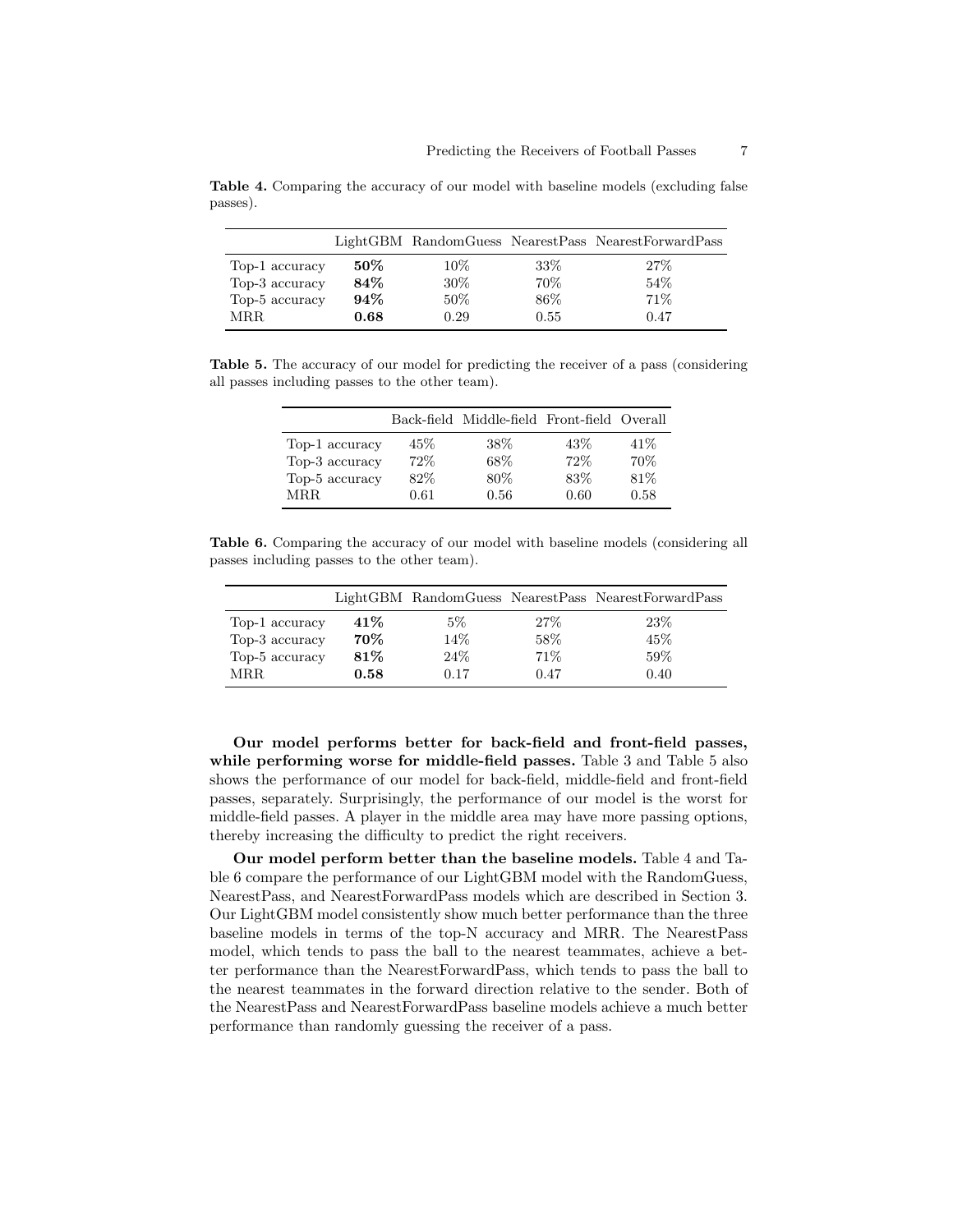### 8 H. Li and Z. Zhang

✄

 $\overline{a}$ 

Table 7. The combined importance of each feature dimension.

| Feature dimension           | Combined feature importance |
|-----------------------------|-----------------------------|
| Candidate receiver position | 6723                        |
| Team position               | 3493                        |
| Sender position             | 2688                        |
| Passing path                | 1753                        |
| Game state                  | 343                         |

Our model can predict the receiver of a pass with a top-1, top-3 and top-5 accuracy of 50%, 84%, and 94%, respectively, when we exclude false passes, outperforming three baseline models. Our model performs better when the sender of a pass is in the back or front area of the field.

ĺ.

✁

# 4.2 RQ2: what are the important factors that explain the receiver of a pass?

The features that capture the candidate receivers' positions play the most important roles in explaining the receiver of a pass. Table 7 shows the combined importance of each feature dimension in our model. The combined importance is a sum of the importance scores of all the individual features in a dimension. The features from the dimension of candidate receiver position, which capture a candidate receiver's position on the pitch and his/her position relative to the teammates and opponents, have the biggest combined importance score in our model. The team position features, which captures the overall position of the team in control of the ball, are the second important dimension in explaining the receiver of a pass. The third important feature dimension (i.e., sender position) captures the sender's position on the pitch and his/her position relative to the teammates and opponents. The passing path features, which captures the characteristics of a passing path (i.e., the path from the sender to a candidate receiver), also play a significant role in explaining the receiver of a pass.

The most important features capture the candidate receivers' positions relative to the sender and the opponents. Table 8 lists the top ten features that are most important in our model and their respective importance scores. A full list of our features' important scores is available online<sup>4</sup>. Among the top 10 important features, there are eight features from the dimension of candidate receiver position. All of the top six features are from the dimension of candidate receiver position, among which three features capture a candidate receiver's relative position to the sender, and the other three features capture a candidate receiver's relative position to the components. The other two features from the dimension of candidate receiver position capture a candidate receiver's position on the pitch and his/her relative position to the teammates, respectively. Among the top 10 important features, there are also one from the sender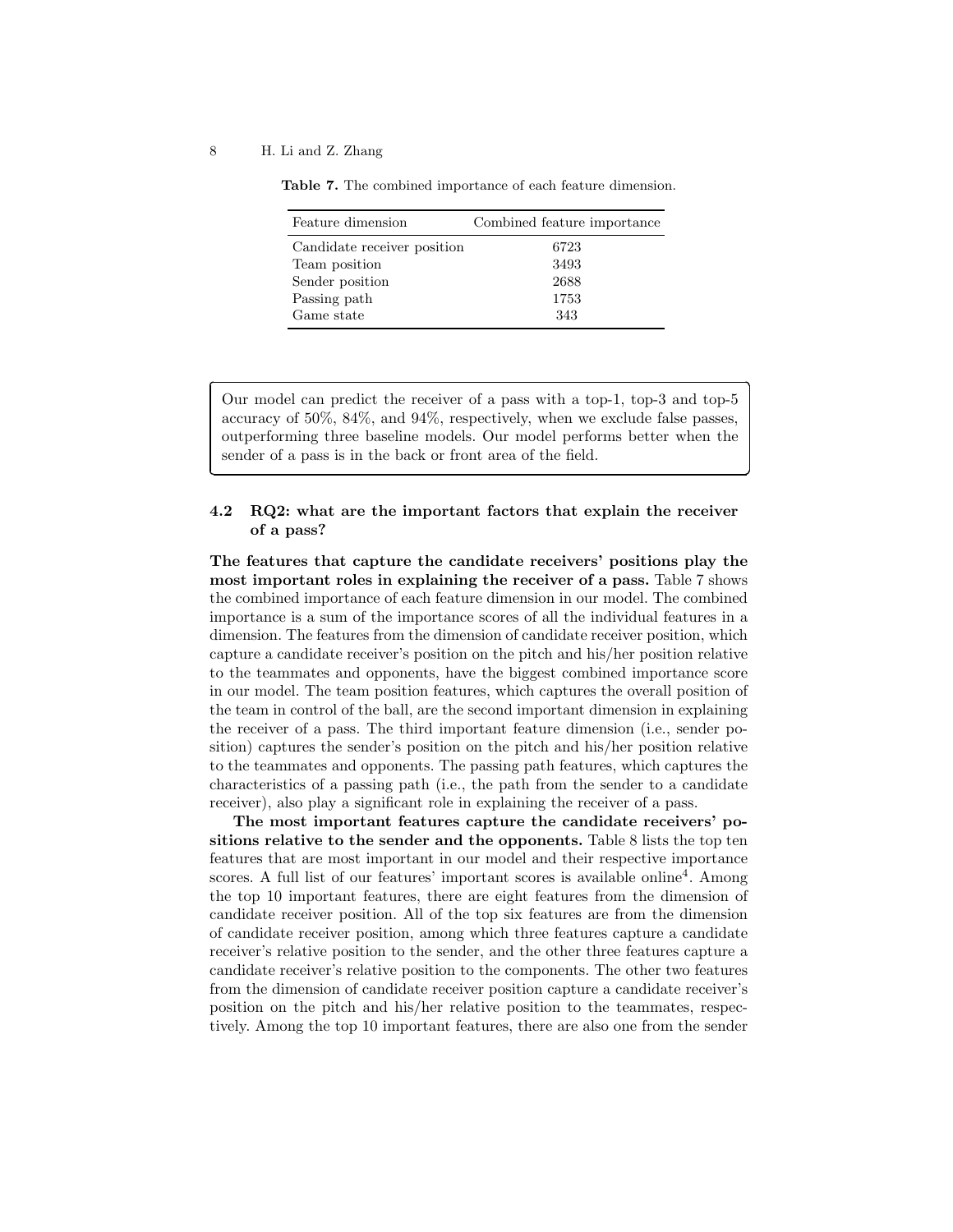| Dimension Feature                 |                                                  |     | Importance Description                                                                                                                                                                                                                                    |
|-----------------------------------|--------------------------------------------------|-----|-----------------------------------------------------------------------------------------------------------------------------------------------------------------------------------------------------------------------------------------------------------|
| Receiver<br>position <sup>1</sup> | receiver_closest_<br>opponent_dist               | 715 | The distance between a candidate receiver<br>and his/her closest opponent                                                                                                                                                                                 |
| Receiver<br>position              | norm_receiver_<br>sender_x_diff                  | 660 | Normalized x-axis difference between a<br>candidate receiver and the sender                                                                                                                                                                               |
| Receiver<br>position              | $abs_y_d$                                        | 653 | The absolute value of the y-axis difference<br>between the sender and a candidate re-<br>ceiver                                                                                                                                                           |
| Receiver<br>position              | distance                                         | 616 | A candidate receiver's distance to the<br>sender                                                                                                                                                                                                          |
| Receiver<br>position              | receiver_closest_<br>opponent_to_<br>sender_dist | 602 | The distance between the sender and a<br>candidate receiver's closest opponent                                                                                                                                                                            |
| Receiver<br>position              | receiver_closest_3_<br>opponents_dist            | 558 | The average distance between a candidate<br>receiver and his/her three closest oppo-<br>nents                                                                                                                                                             |
| Receiver<br>position              | receiver_to_center_<br>distance                  | 521 | The distance between a candidate receiver<br>and the center of the pitch                                                                                                                                                                                  |
| Receiver<br>position              | receiver_closest_3_<br>teammates_dist            | 508 | The average distance between a candidate<br>receiver and his/her three closest team-<br>mates                                                                                                                                                             |
| Sender<br>position                | sender_closest_<br>opponent_dist                 | 498 | The distance between the sender and<br>his/her closest opponent                                                                                                                                                                                           |
| Passing<br>path                   | min_pass_angle                                   | 467 | Pass angles are the angles between the line<br>from the sender to a candidate receiver<br>(i.e., the pass line) and the lines from the<br>sender to the opponents along the pass<br>line. The min_pass_angle is the minimum<br>pass angle for a pass line |

Table 8. The ten most important features and their importance scores.

<sup>1</sup> "Receiver position" is short for "candidate receiver position".

✄

 $\overline{a}$ 

position dimension (i.e., the sender closest opponent dist feature), and one from the passing path dimension (i.e., the min pass angle feature).

The features that capture the positions of the candidate receivers, in particular, relative to the sender and the opponents, play the most important roles in explaining the receiver of a pass.

Ĭ.

✁